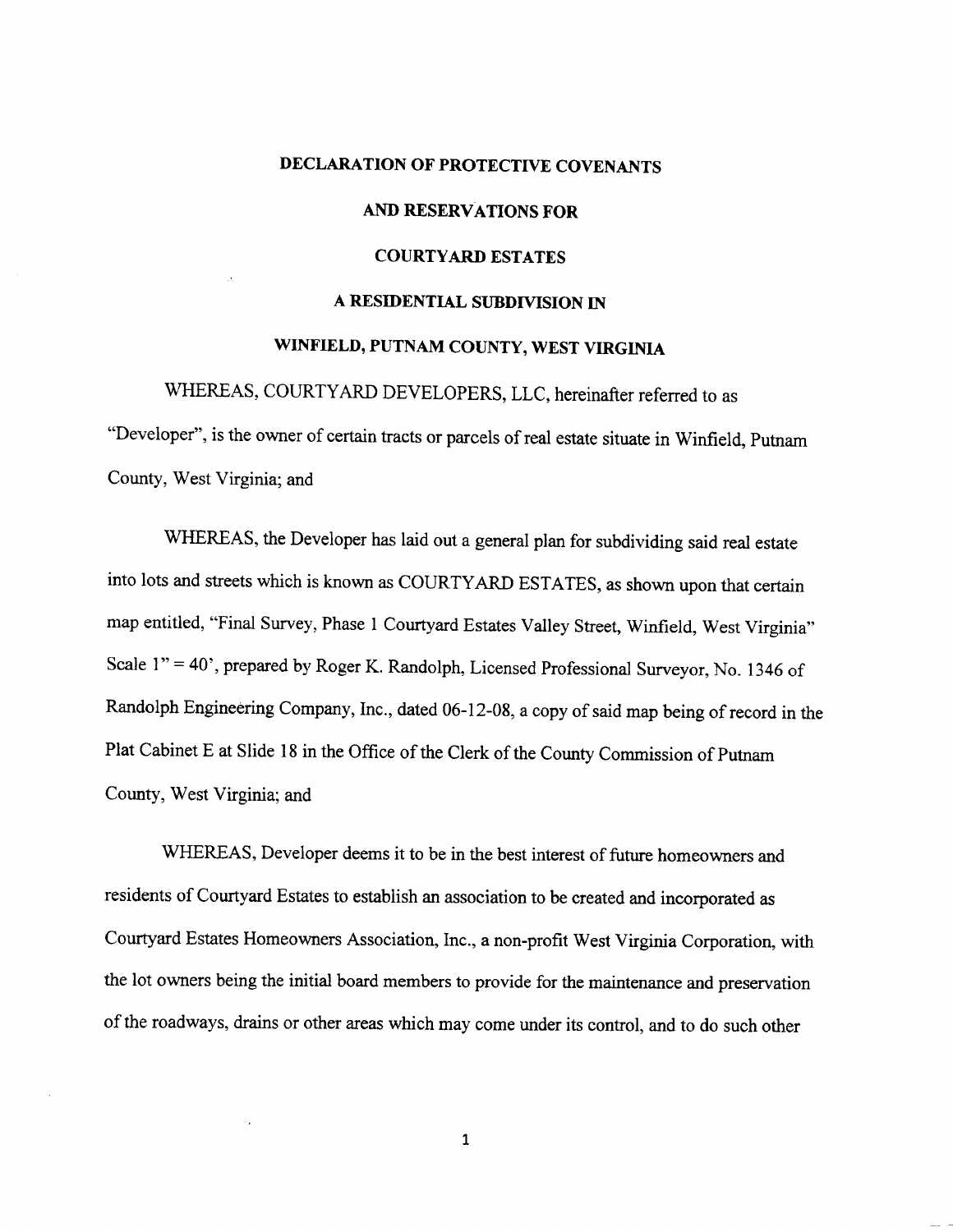acts as may be specified herein, and which corporation shall administer and enforce the provisions of this Declaration to effect this end; and,

WHEREAS, Developer desires to impose certain protective covenants, conditions, restrictions, reservations and easement as herein set forth.

### ARTICLE I. HOMEOWNERS ASSOCIATION

SECTION I: Membership. Developer and every owner of a lot which is subject to an assessment shall be a member of a maintenance association called the Courtyard Estates Homeowners Association, Inc. (the "Association"). Such owners and members shall abide by the Association's Bylaws, Articles of Incorporation, rules and regulations, shall pay the assessments provided for in this Declaration, when due, and shall comply with decisions of the Association's Board of Directors. Conveyance of a lot automatically transfers membership in the Association without necessity of further documentation. Membership shall be appurtenant to and may not be separated from ownership of any lot which is subject to assessment.

Each member shall have one vote with respect to each lot owned by such member and the Developer shall have on vote for each lot owned by the Developer.

SECTION II: Rights and Obligations of the Association. The Association shall maintain, operate and keep in good repair, unless such obligations are assumed by any municipal or governmental agency having jurisdiction thereof, the common areas, including without limitation, and open spaces, entrances, streets, rights-of way, medians (even where located in publicly dedicated rights-of-way), storm drains, basins, detention pond system and landscaping

 $\overline{2}$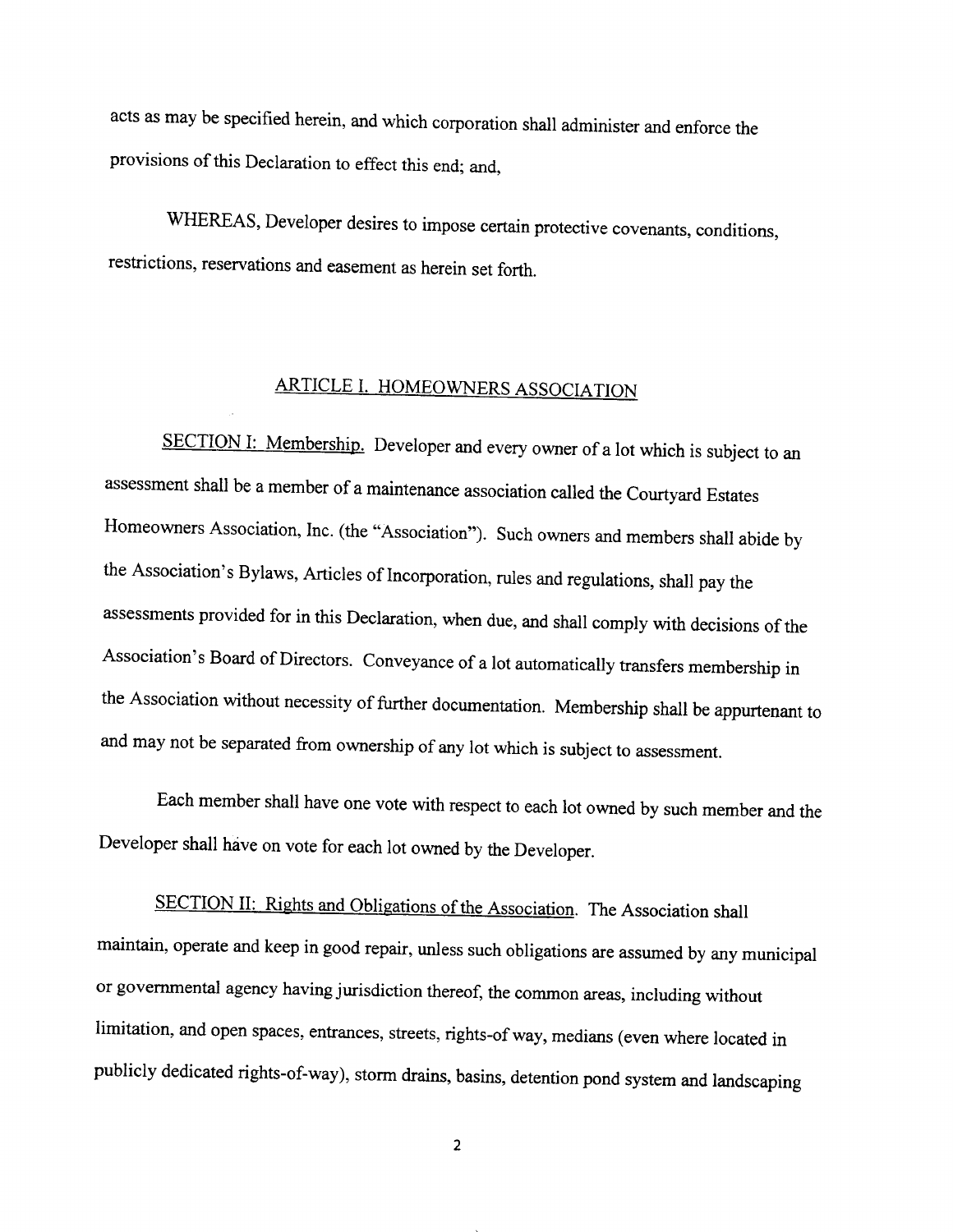located thereon. The Association shall maintain the common easement areas described in the preceding sentence, including landscaping in those areas and mowing grass in the area at any entrance to the subdivision or rights-of ways. All swales, ditches, culverts and other instruments of drainage shall remain open and clear of debris at all times.

## ARTICLE II. ASSESSMENTS

SECTION I: Assessments: Creation of the lien and Personal Obligation. Each lot owner, with the exception of the Developers, by acceptance of a deed for the lot, whether or not it shall be so expressed in such deed, covenants and agrees to pay to the Association (a) annual assessments or charges, and (b) special assessments for capital improvements, said assessments to be established and collected as provided in this Article. The annual and special assessments, together with interest, costs and reasonable attorney fees, shall be a charge on the land and shall be a continuing lien upon the property against which each said assessment is made. Each said assessment, together with interest, costs and reasonable attorney fees, shall also be the personal obligation of the person who was the owner of such property at the time when the assessment became due. The personal obligation for delinquent assessments shall not pass to a successor in title unless expressly assumed by the successor in title.

### SECTION II: Purpose of Assessments

The assessments collected by the Association shall be used exclusively to promote the health, safety and welfare of the residents and in particular for the acquisition, improvement and maintenance of properties, services and facilities devoted to this purpose, or for the use and enjoyment of the common areas, including but not limited to, the cost of repairs, replacements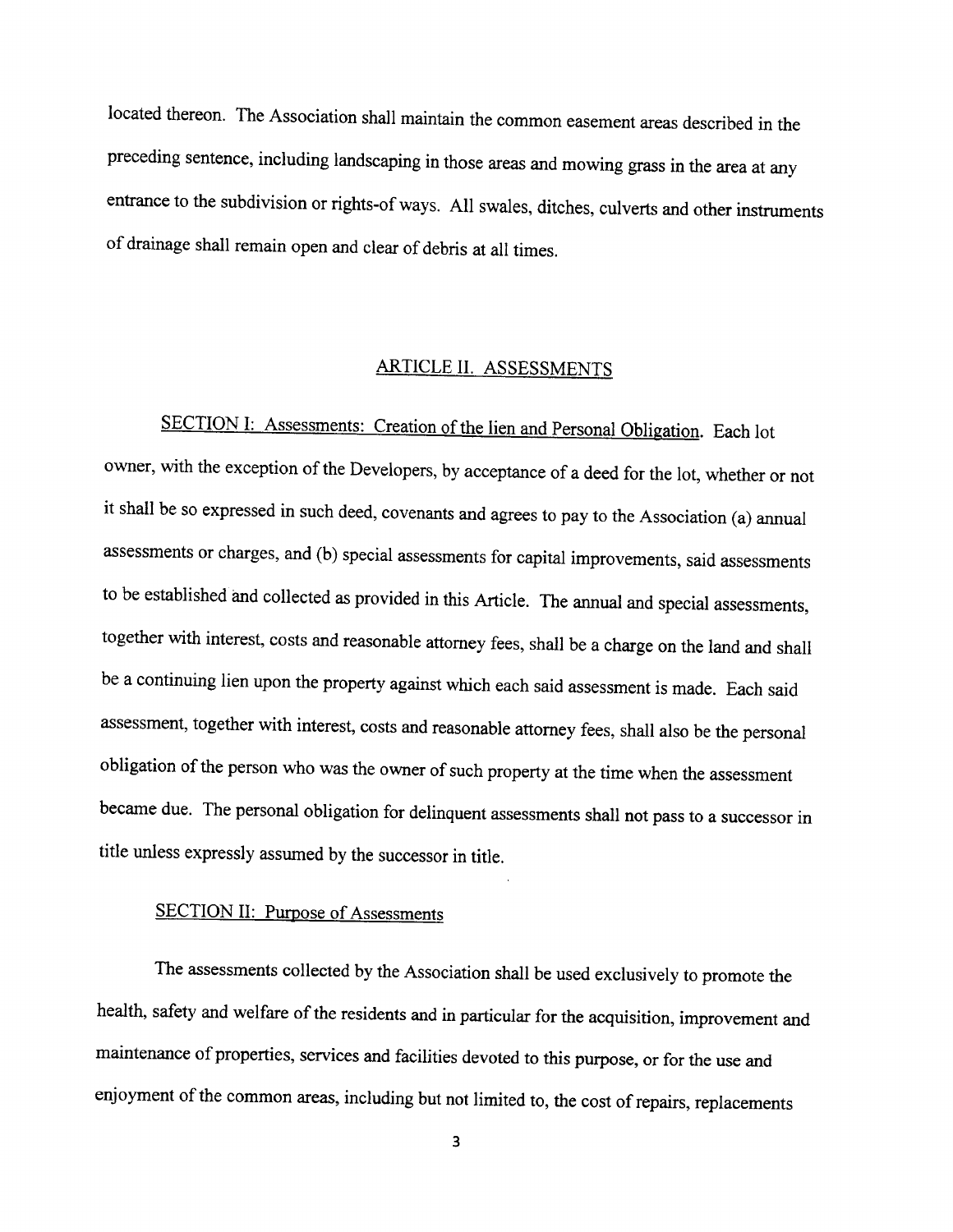and additions, the cost of labor, equipment, materials, management and supervision, payment to taxes assessed against common areas, the procurement and maintenance of insurance and in accordance with the Bylaws, the employment of attorneys, accountants and other professionals to represent the Association when necessary, and for such other needs as may arise.

SECTION III: Annual Assessments. The annual average common expense liability of all lots, exclusive of optional user fees and any insurance premiums paid by the Association shall not exceed Three Hundred Dollars (\$300.00) as adjusted pursuant to section 1-114 of the West Virginia Uniform Common Interest Ownership Act.

SECTION IV: Special Assessments for Capital Improvements. In addition to the annual assessments authorized above, the Association may levy in any assessment year, a special assessment applicable to that year only for the purpose of defraying, in whole or in part, the cost of any construction, reconstruction, repair or replacement of a capital improvement upon the common areas, including fixtures and personal property related thereto. Any such special assessment shall be approved by a majority vote of the lot owners pursuant to the Association's Bylaws.

SECTION V: Uniform Rate of Assessment. Both annual and special assessments shall be fixed at a uniform rate for all lots.

SECTION VI: Date of Commencement of Annual Assessments; Due Dates. The annual assessments provided for herein shall begin as to any lot subject to the assessment on the first day of the month next following the date on which title to the lot is conveyed to the owner. The first annual assessment shall be adjusted according to the number of months remaining in the calendar year when title to the lot was transferred. All annual and special assessments as

4

i.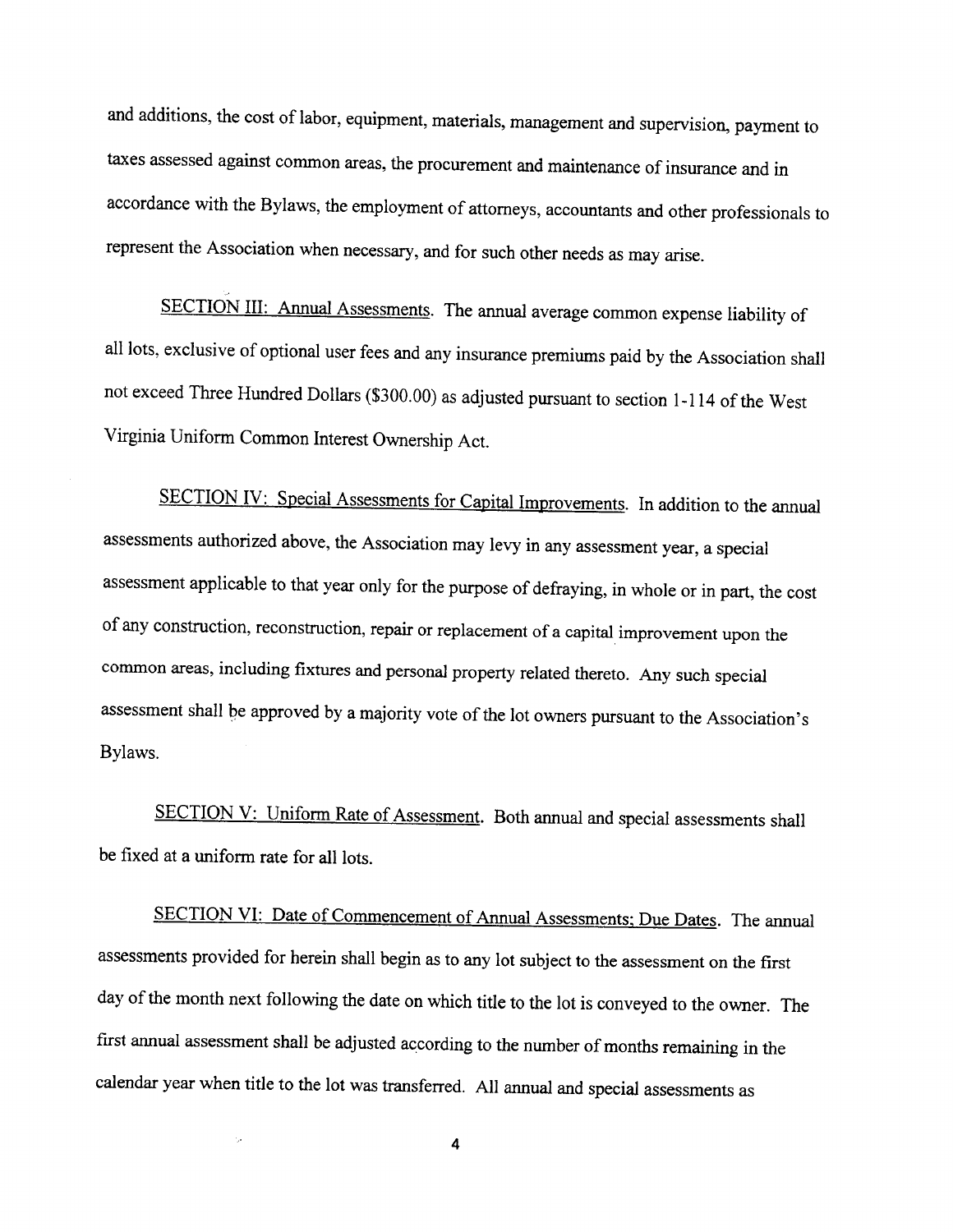provided for herein shall be paid within thirty (30) days of the date due as established by the Board of Directors of the Association.

SECTION VII: Effect of Nonpayment of Assessment; Remedies of the Association. Any assessment not paid by the due date shall be subject to a late charge as determined by the Board of Directors of the Association. The Association may bring an action at law against the owner personally obligated to pay the assessment, and may collect interest, costs and reasonable attorney fees of such action. No owner may waive or otherwise avoid liability for the assessments provided for herein by non-use of the common areas or abandonment of a lot.

## ARTICLE III. RESTRICTIVE COVENANTS

- 1. No lot shall be subdivided, or its boundary lines changed, except with the written consent of the Developer.
- 2. All lots shall be used for residential purposes. No residential dwelling shall be erected, altered, placed or permitted to remain on any lot other than one single family dwelling not to exceed 2  $\frac{1}{2}$  stories in height and must have at least a two car garage and not more than a four car garage. A detached garage and a detached storage building shall be permitted as long as they are constructed from the same exterior materials as used on the dwelling and has received approval from the Developer.
- 3. No residential dwelling shall be erected, placed or altered on any lot until the construction plans, specifications and a plot plan showing the location of the structure have been approved by the Developer. Construction of the dwelling shall be completed within eight  $(8)$  months from starting date.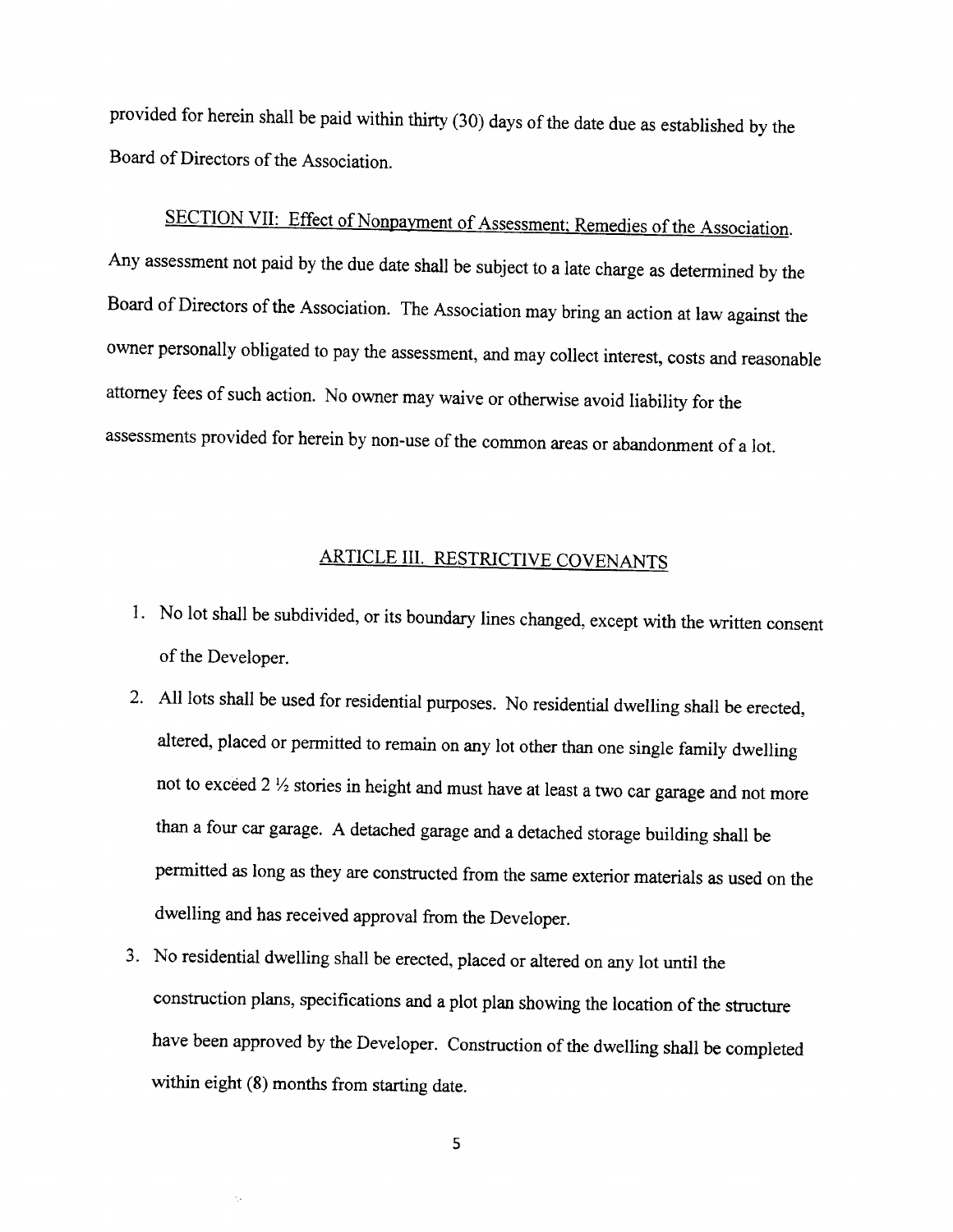- 4. No dwelling shall be permitted on any lot with usable, heated living space of less than Two-Thousand Two-Hundred (2,200) square feet. No mobile homes, modular homes, sectional homes, or any other manufactured homes, shall be permitted in Courtyard Estates. The front of all dwellings shall be constructed of brick, Hardie board (or a comparable cement siding), stone, or stucco (including EIFS synthetic stucco). The remainder of each dwelling (sides and back) may be constructed of brick, stone, Hardie board (or a comparable cement siding), stucco (including EIFS/ synthetic stucco) or vinyl siding. Vinyl siding shall not be used on the front of a dwelling and is restricted in use to no more than 75% of the dwelling. The vinyl siding exclusions shall not apply to gables on the front of a two-story dwelling. All front doors shall only be constructed of solid wood, or fiberglass. No steel front entry doors. All windows must be vinyl or aluminum clad wooden double hung windows.
- 5. No dwelling shall be located nearer than twenty feet  $(20')$  to the front lot line. All dwellings, and improvements, including attached garages and porches and all detached storage buildings, shall be situated on each lot so as to have equal side yards, but in no event shall any dwelling, garage, porch, or detached storage building be located nearer than seven and one-half feet  $(7 \frac{1}{2})$  to a side lot line, nor nearer than twenty-five feet  $(25')$  to a rear lot line. For the purpose of these covenants, eaves and steps shall not be considered as a part of a dwelling; provided that this shall not be construed to permit any portion of a dwelling to encroach upon another lot.
- 6. No fence shall be placed or constructed nearer to any street within the subdivision than the rear wall of the dwelling structure. All fences and walls facing streets shall be constructed of brick, cedar, iron, redwood, stone, or vinyl materials. Chain link fences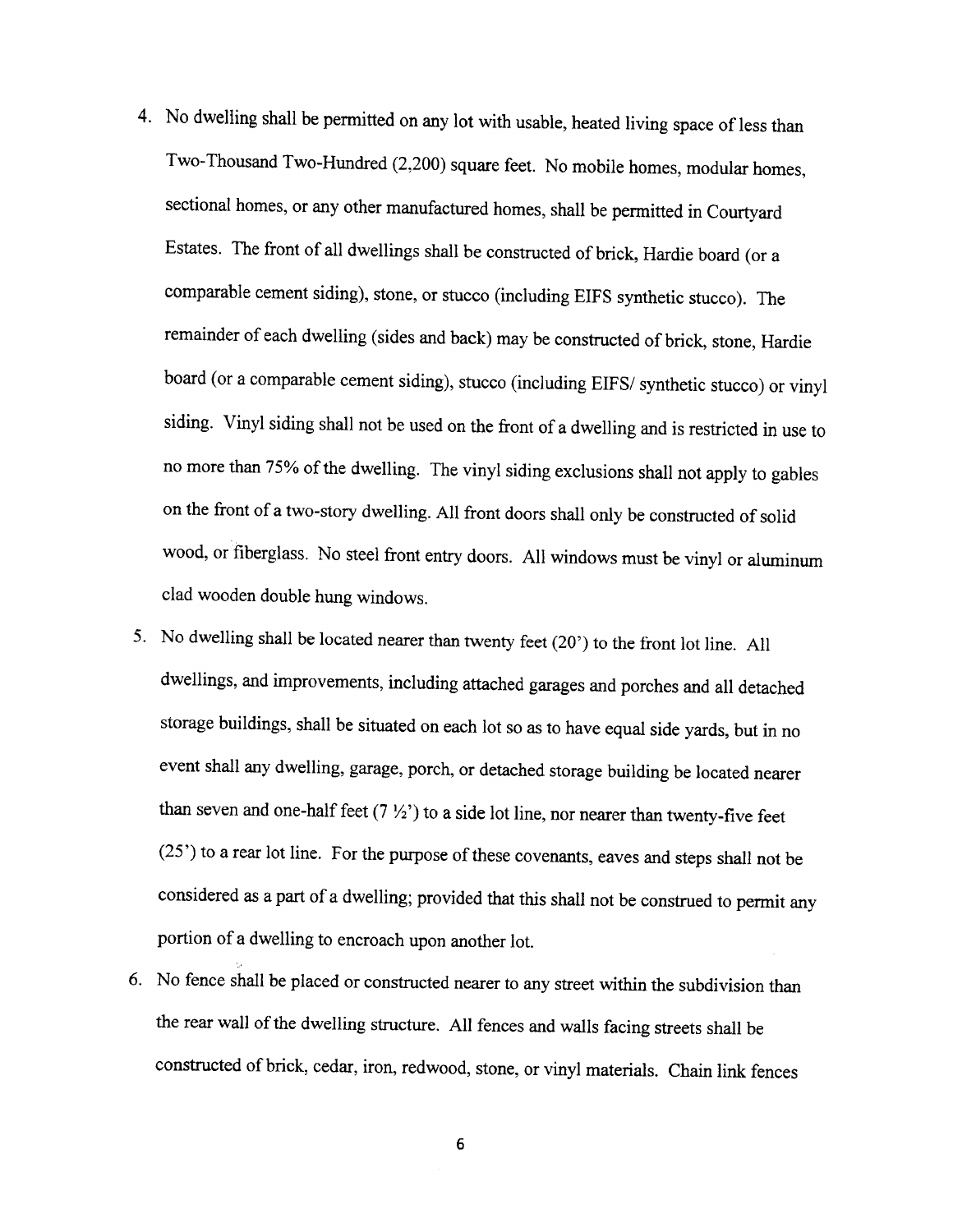are strictly prohibited within the subdivision. All fences shall be constructed with fence posts facing to the inside of each lot.

- 7. Satellite dishes three feet  $(3')$  or smaller shall be permitted at a discrete location on the dwelling upon approval by the Board of Directors of the Association.
- 8. All driveways shall be constructed of concrete.
- 9. Every lot shall contain one (1) mail box container constructed of brick with a slate top to match the dwelling and shall include an attached dusk-to-dawn light fixture. The said column shall be 54" high,  $25' \times 25''$  in width and have a  $28'' \times 28''$  slate top. The mailbox container shall be located adjacent to the driveway for each lot and the street.
- 10. Individual garage and yard sales are prohibited. One community-wide garage and yard sale shall be permitted for each calendar year as established by the Board of Directors of the Association.
- 11. The use of exposed cinder block, for any purpose within the subdivision is prohibited.
- 12. Oil, gas and mining operations are prohibited.
- 13. No signs of any kind shall be displayed on any lot except one sign of not more than five square feet advertising the property for sale or rent, and signs used by the Developer to advertise the property during construction and sales periods.
- 14. No noxious or offensive activity shall be carried on upon any lot nor shall anything be done thereon which may be or may become an annoyance or nuisance to the neighborhood.
- 15. No structure of a temporary character, trailer, boat, tent, shack, garage, barn or other outbuilding shall be placed on any lot at any time as a temporary or permanent residence or other appurtenant structure.

 $\overline{7}$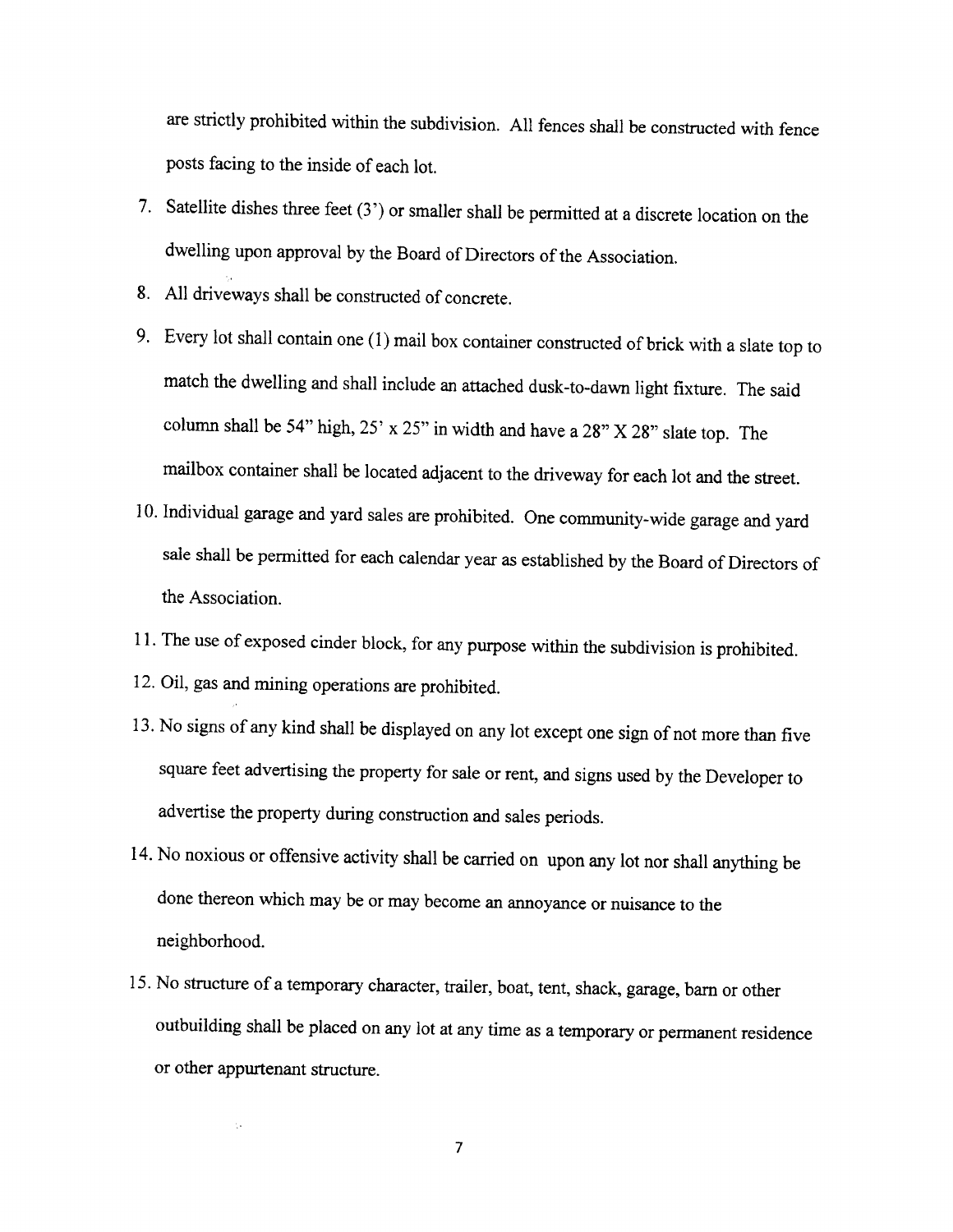- 16. No animals, livestock or poultry of any kind shall be raised, bred or kept on any lot except that dogs, cats and or other household pets may be kept on a leash so as not to become a nuisance or annoyance to other lot owners.
- 17. No lot shall be used or maintained as a dumping ground for rubbish, trash, garbage or other waste. Rubbish, trash, garbage or other waste shall not be kept except in sanitary containers. Incinerators are prohibited. Equipment used for the storage or disposal of said material shall be kept in a clean and sanitary condition. Trash shall be placed at the curb for collection no sooner than the night before the day of scheduled trash pickup and shall be contained in trash cans. All lots must be maintained by lot owners. Any lot not maintained as specified herein may be serviced by the Developer and a reasonable fee be charged to the lot owner for the services rendered.
- 18. All lots shall be kept free of clutter, garbage or trash of any type at all times. All streets are to be kept free of dirt and debris. If removal of said clutter, garbage, trash, dirt and debris is performed by the Developer, a reasonable fee shall be charged to the lot owner.
- 19. Every lot owner shall provide off-street parking for all vehicles owned and kept at each lot. No on-street parking shall be permitted except for occasional use by visitors to a lot owner. All vehicles owned or maintained by a lot owner shall be in operable condition and not stripped, partially wrecked and no junked vehicles, or any part thereof, shall be permitted to be parked or kept on any lot or street.
- 20. No recreational motorized vehicle shall be permitted to be parked on the streets of the subdivision. No recreational motorized vehicle shall be parked or stored on any lot in the subdivision.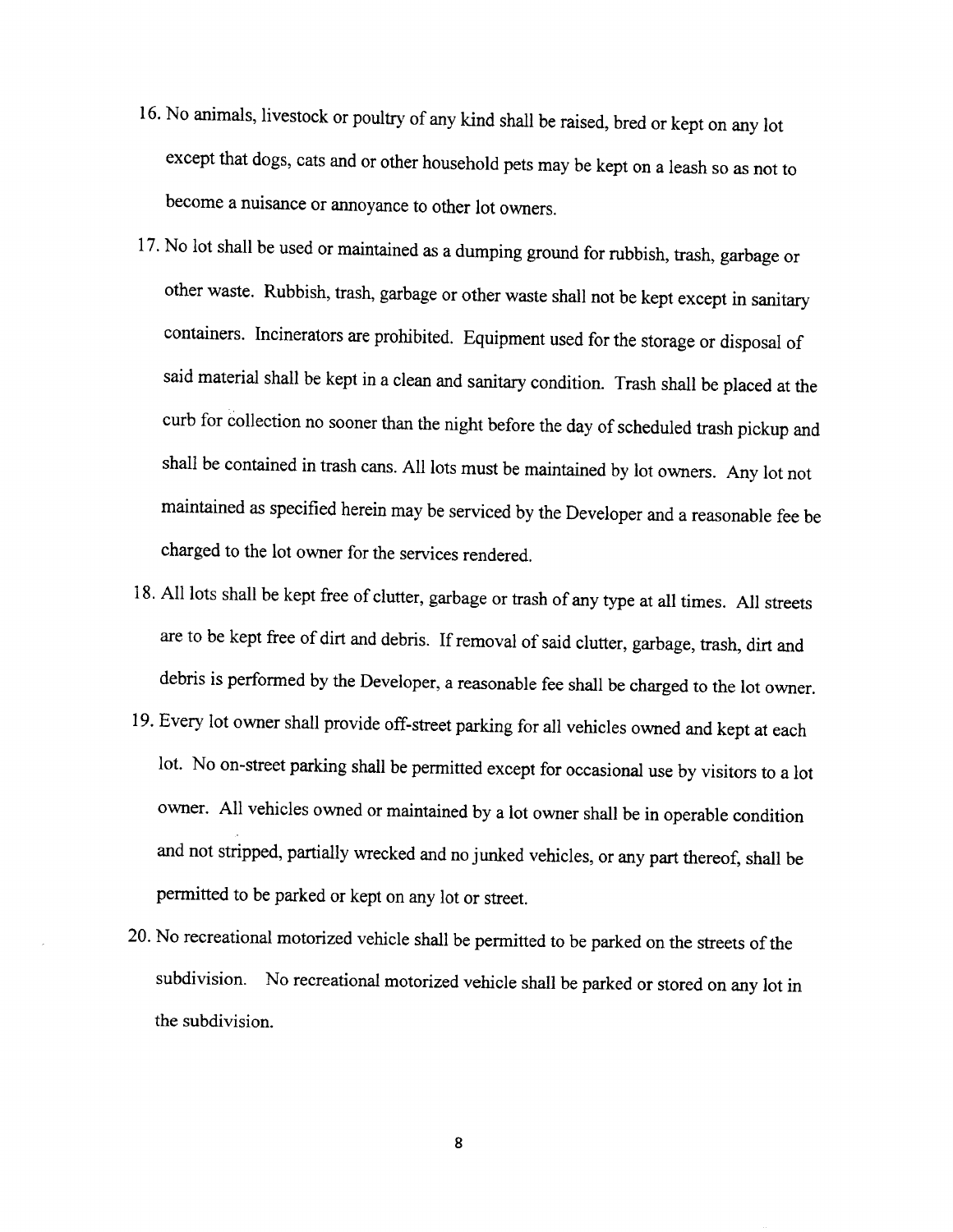- 21. Only such trees as are necessary for construction of a house, garage, and the reasonable use of a yard, may be removed or cut from any lot. However, it shall be the responsibility of each lot owner to promptly remove dead or diseased trees and vegetation from a lot. It being the intention of the Developer to preserve and maintain the wooded nature and aesthetic value of the land.
- 22. All governmental building codes, health regulations, zoning restrictions and planning regulations, applicable to the lots within the subdivision, shall be observed by every lot owner. In the event of any conflict between any provision of any governmental code, regulation or restriction and any provision of these covenants, the more restrictive provision shall apply.
- 23. No dwelling, or part thereof, or lot shall be used for business purposes of any nature, for profit or non-profit. Dwellings and lots shall be used for residential purposes only.
- 24. No recreational motorized vehicle is permitted on any street except as a conveyance to and from a lot. The use of non-licensed vehicles, such as four wheelers, is strictly prohibited.

#### ARTICLE IV. RESERVATIONS

1. The Developer reserves unto itself, its successors and assigns a right of way and easement eight feet  $(8')$  in width along the front lot lines for the purpose of constructing, maintaining, repairing lines for utilities and water drainage, but such easements shall not be used in such a manner as to unreasonably disturb or damage any lot. Other easements for installation and maintenance of utilities and drainage facilities are reserved as shown upon the recorded plats.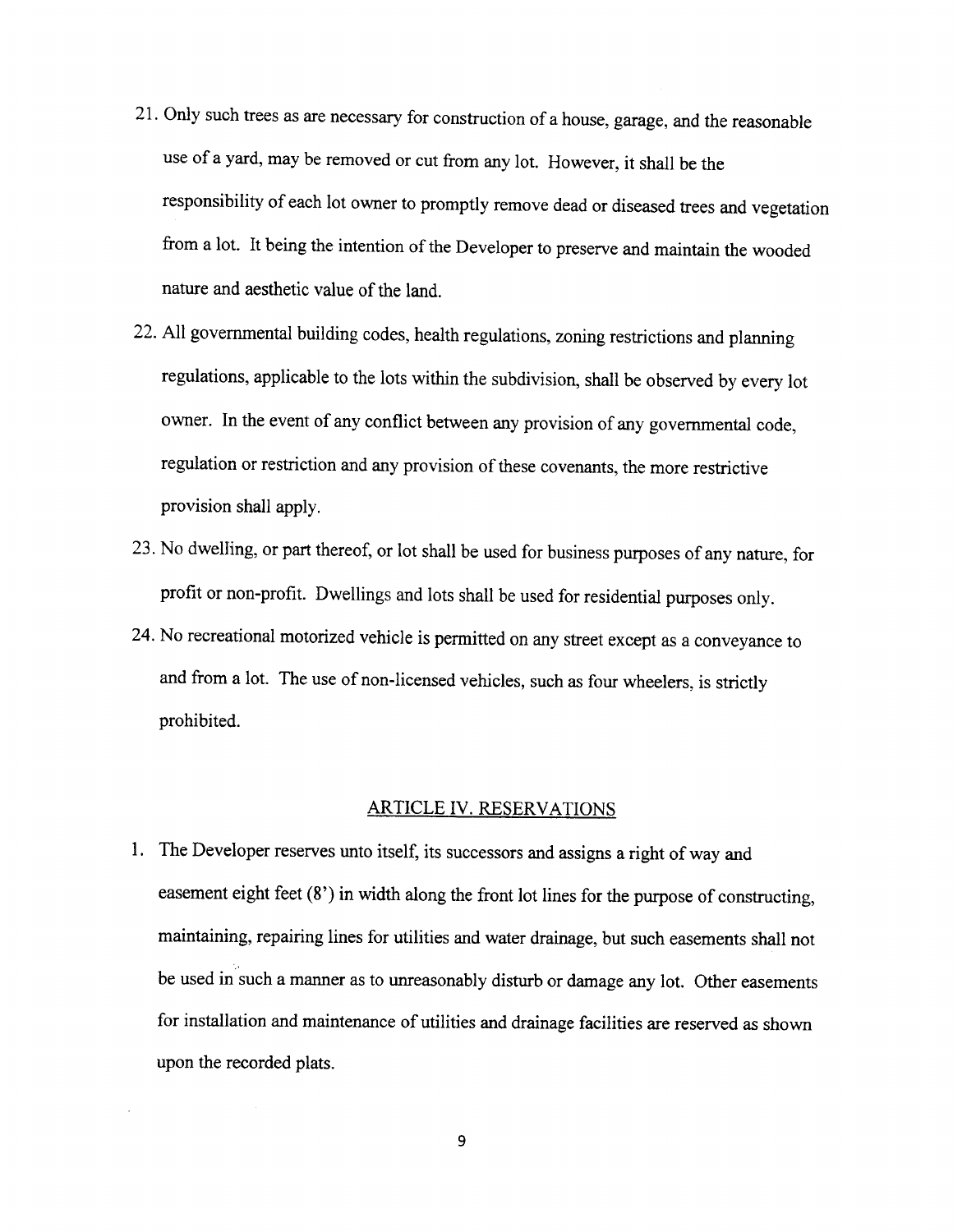- 2. The Developer reserves the right to grant to others both in and out of Courtyard Estates, the use and enjoyment of the streets in said subdivision, as the same now exist or may hereafter created. All streets may be used by the owners of the lots in Courtyard Estates in common with the Developer, its assigns and successors in title.
- 3. The Developer reserves the right to grant and convey the streets, roads or rights of way in Courtyard Estates to a nonprofit corporation, municipality or public utility corporation. Any such conveyance shall be made subject to the rights previously granted unto the owners of lots in said subdivision.
- 4. The Developer reserves the right to grant such easements and rights of way as may be deemed necessary for the proper installation of gas, water, sewer, electrical, cable television, telephone or other utility lines, over, across or under the streets of said subdivision as may be necessary to assure the proper development of Courtyard Estates.
- 5. The Developer reserves the right to revise the plat (or plats) of Courtyard Estates for the purpose of making minor boundary line adjustments regarding lots owned by the Developer.
- 6. The Developer reserves the right to amend, alter or change these covenants and restrictions unilaterally, for a period of three (3) years after its recordation.

#### ARTICLE V. GENERAL PROVISIONS

1. ENFORCEMENT: The Developer or any lot owner shall have the right to enforce by civil action all restrictions, conditions, covenants and reservations now or hereafter imposed by the provision of this Declaration. Failure to enforce any covenant or

÷.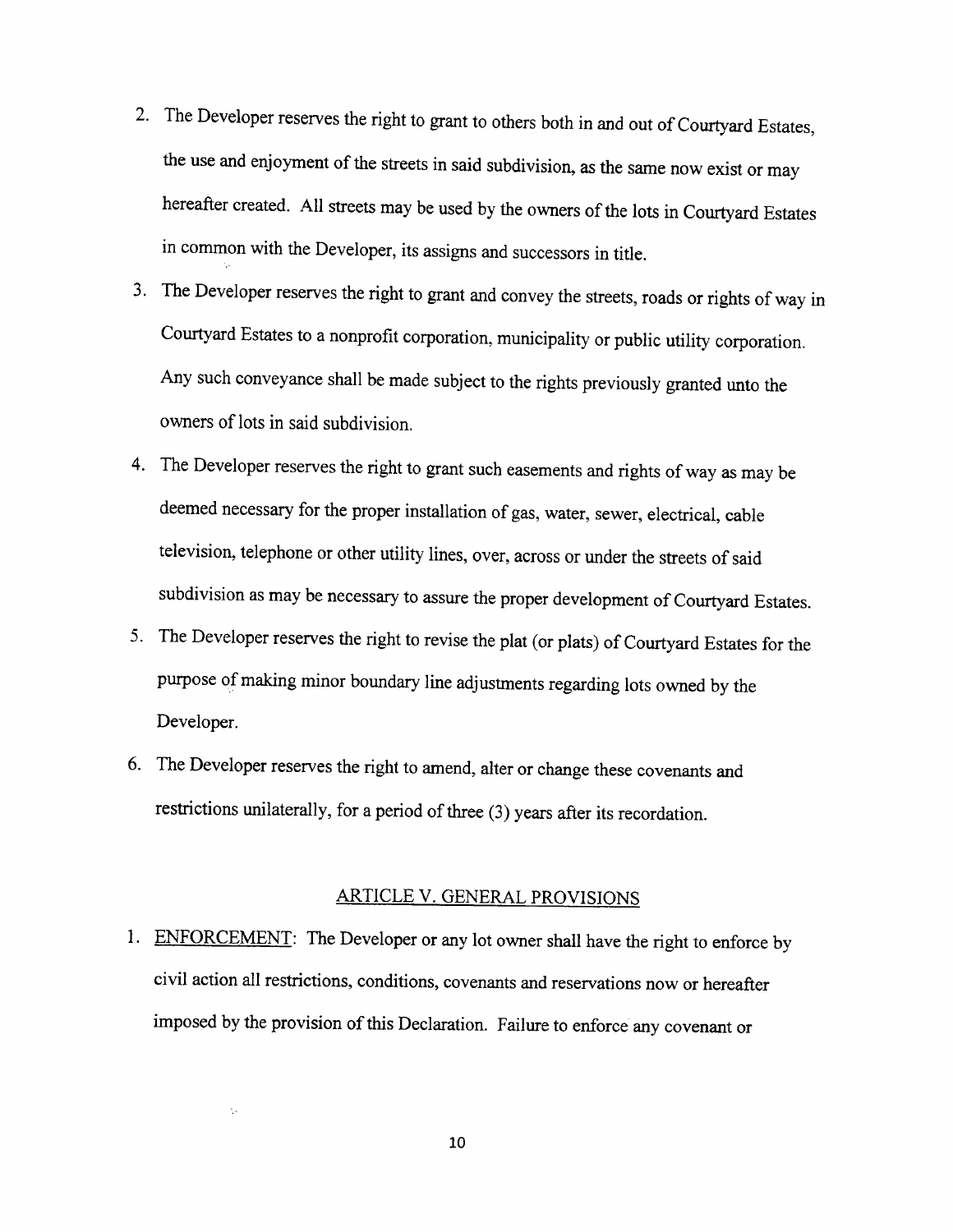restriction herein contained shall in no event be deemed a waiver of the right to do so thereafter.

- 2. SEVERABILITY: Invalidation of any one of these covenants or restrictions by judgment or order of the Court shall in no way affect any other provision which shall remain in full force and effect.
- 3. PROPERTY OWNER LIMITATIONS: No lot owner, without the prior written approval of the Developer, its successors or assigns, may impose any additional covenants or restrictions on any part of the land in Courtyard Estates, as shown upon the aforesaid map or as shown upon any future map which may be prepared and recorded.
- 4. TERM: The covenants and restrictions of this Declaration shall run with and bind the land, for a term of thirty (30) years from the date of recordation of this Declaration, after which time they shall be automatically extended for successive periods of thirty (30) years each, unless a written agreement executed by the then owner of two-thirds  $(2/3)$  of the lots within Courtyard Estates shall be recorded in the Office of the Clerk of the County Commission of Putnam County, West Virginia, and which by said written agreement, any of these covenants and restrictions provided for herein may be changed, modified, waived or extinguished in whole or in part as to all or any part of the lots.

WITNESS, the following signatures and seals on this the \_\_\_\_\_ day of June, 2013.

Courtyard Developers, LLC

mes Michael James Michael Payne

Its: Member